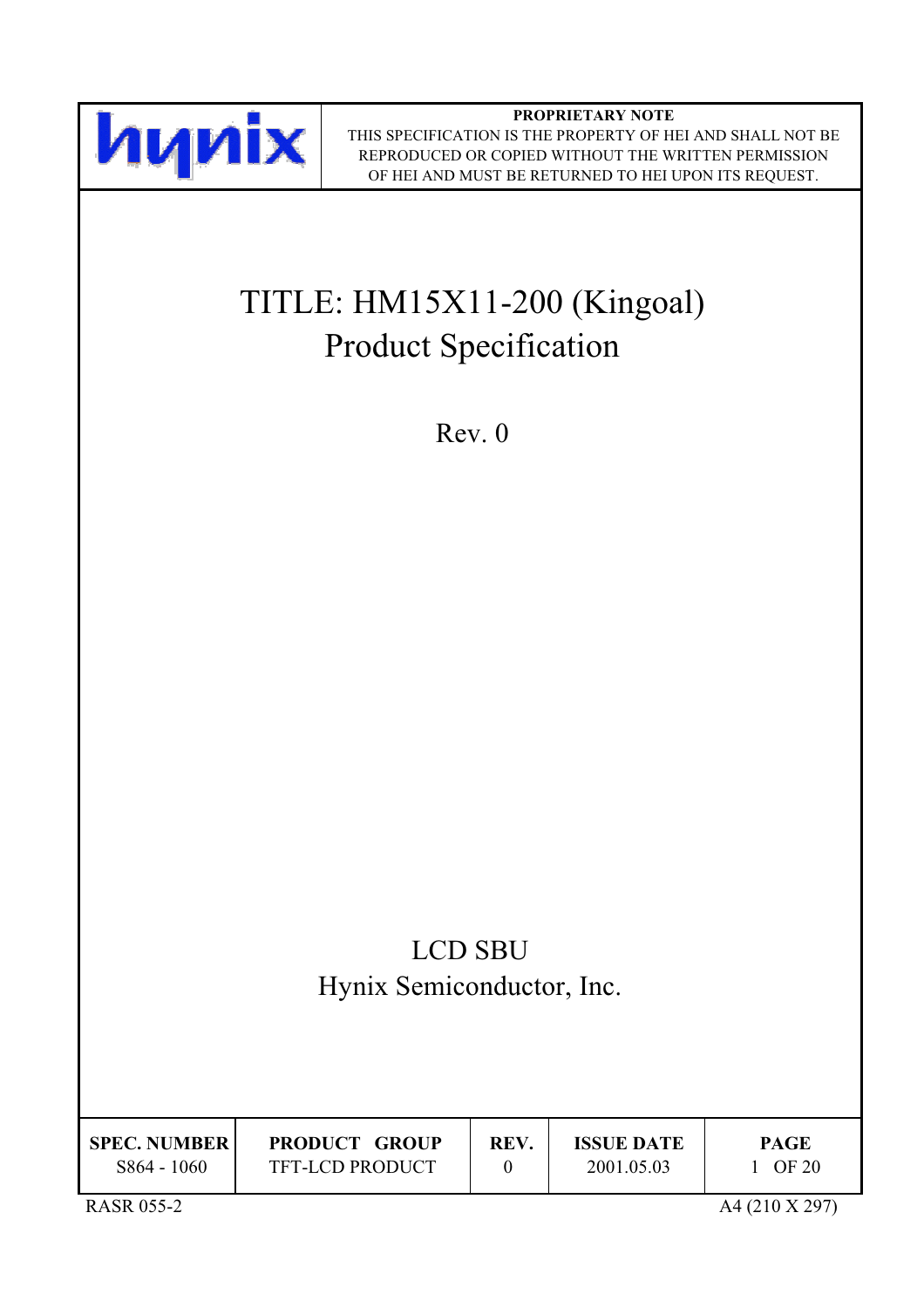|                             |                     |                        | <b>PRODUCT GROUP</b>                        | REV.             | <b>ISSUE DATE</b>                      |
|-----------------------------|---------------------|------------------------|---------------------------------------------|------------------|----------------------------------------|
|                             | <b>hynix</b>        |                        | TFT-LCD PRODUCT                             | $\boldsymbol{0}$ | 2001.05.03                             |
|                             |                     |                        | <b>REVISION HISTORY</b>                     |                  |                                        |
| REV.                        | ECN NO.             |                        | DESCRIPTION OF CHANGES                      | <b>DATE</b>      | <b>PREPARED</b>                        |
| $\boldsymbol{0}$            |                     | <b>Initial Release</b> |                                             | 01.05.03         | YG.CHOI                                |
|                             | <b>SPEC. NUMBER</b> |                        | <b>SPEC. TITLE</b>                          |                  | <b>PAGE</b>                            |
| $D$ $\triangle$ CD $0.56$ 1 | S864 - 1060         |                        | HM15X11-200 (Kingoal) Product Specification |                  | 2 OF<br>20<br>$AA(210 \text{ V } 207)$ |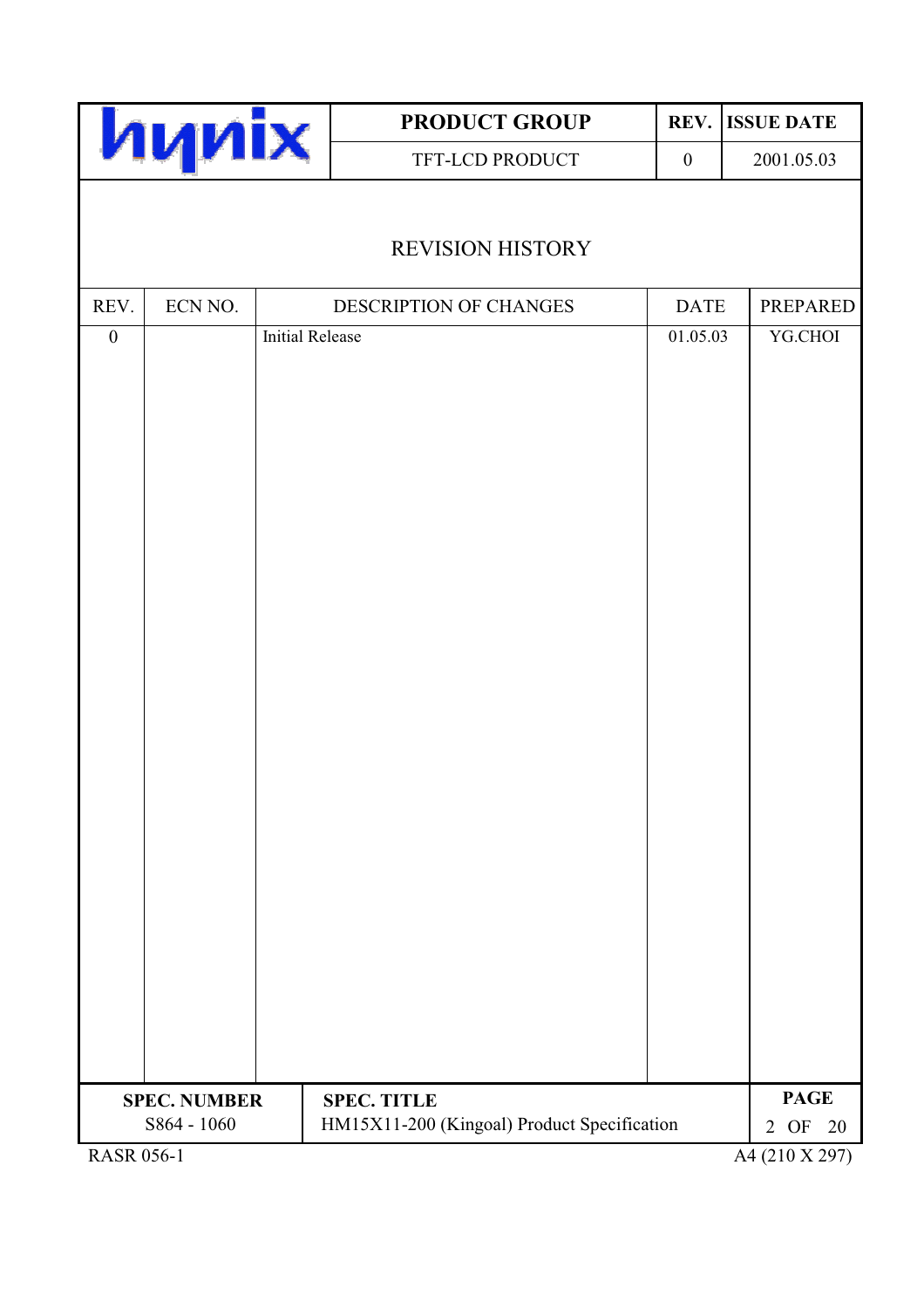

# **PRODUCT GROUP** TFT-LCD PRODUCT

**REV.** ISSUE DATE

 $\overline{0}$ 

2001.05.03

# **Contents**

| No.  | Item                            | Page |
|------|---------------------------------|------|
| 1.0  | <b>GENERAL DESCRIPTION</b>      | 4    |
| 2.0  | ABSOLUTE MAXIMUM RATINGS        | 5    |
| 3.0  | ELECTRICAL SPECIFICATIONS       | 6    |
| 4.0  | OPTICAL SPECIFICATIONS          | 8    |
| 5.0  | INTERFACE CONNECTION            | 10   |
| 6.0  | <b>MONITOR MODES</b>            | 12   |
| 7.0  | <b>OSD FUNCTION</b>             | 13   |
| 8.0  | <b>RELIABILITY TEST</b>         | 14   |
| 9.0  | <b>ENVIRONMENT &amp; SAFETY</b> | 15   |
| 10.0 | <b>HANDLING &amp; CAUTIONS</b>  | 16   |
| 11.0 | <b>APPENDIX</b>                 | 17   |

| <b>SPEC. NUMBER</b>                                                                                                                                                                                                                                                                                          | <b>SPEC. TITLE</b>                          | <b>PAGE</b>     |  |
|--------------------------------------------------------------------------------------------------------------------------------------------------------------------------------------------------------------------------------------------------------------------------------------------------------------|---------------------------------------------|-----------------|--|
| S864 - 1060                                                                                                                                                                                                                                                                                                  | HM15X11-200 (Kingoal) Product Specification | $\overline{OF}$ |  |
| $P_{\rm A}$ $\cap$ $P_{\rm A}$ $\cap$ $P_{\rm A}$ $\cap$ $P_{\rm A}$ $\cap$ $P_{\rm A}$ $\cap$ $P_{\rm A}$ $\cap$ $P_{\rm A}$ $\cap$ $P_{\rm A}$ $\cap$ $P_{\rm A}$ $\cap$ $P_{\rm A}$ $\cap$ $P_{\rm A}$ $\cap$ $P_{\rm A}$ $\cap$ $P_{\rm A}$ $\cap$ $P_{\rm A}$ $\cap$ $P_{\rm A}$ $\cap$ $P_{\rm A}$ $\$ |                                             |                 |  |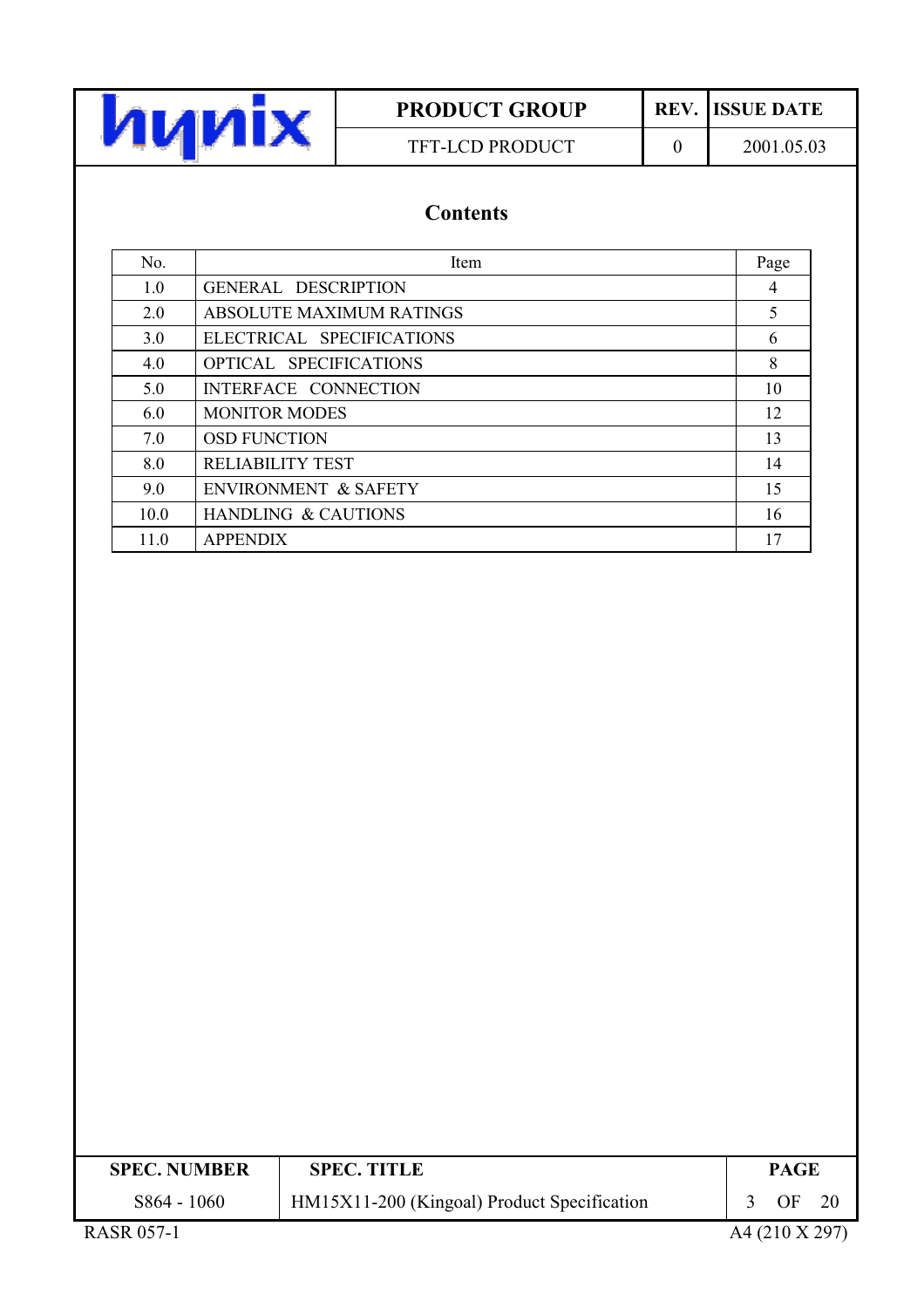

 $\overline{0}$ 

### **1.0 GENERAL DESCRIPTION**

#### 1.1 Introduction

HM15X11-200 is a color active matrix TFT LCD module using amorphous silicon TFT's (Thin Film Transistors) as an active switching devices. This module has a 15.0 inch diagonally measured active area with XGA resolutions (1024 x 768) and can display  $16,777,216$  colors with Dithering. HM15X11-200 accepts has standard analog RGB and Sync signals from any XGA, SVGA, VGA video controller signals and supports from XGA to VGA resolutions at vertical refresh rate to 75Hz.



1.2 Features

- Desk-top type of PC Use  $\bullet$
- Display terminals for control system
- Monitors for process controller
- Analog RGB, Separated Sync  $\bullet$
- Corresponding to DDC1 and DDC2B  $\bullet$
- Corresponding to VESA DPMS  $\bullet$
- Multi-scan function: XGA, SVGA, VGA  $\bullet$
- On Screen Display  $\bullet$
- 16,777,216 Colors (using the Dithering)  $\bullet$
- High luminance, High Contrast Ratio, High speed Response  $\bullet$
- Wide viewing angle
- Incorporated backlight (4 lamps, Inverter Include)
- Language Selection (English, German, Italian, French, Spanish)

| <b>SPEC. NUMBER</b> | <b>SPEC. TITLE</b>                          | <b>PAGE</b> |
|---------------------|---------------------------------------------|-------------|
| S864 - 1060         | HM15X11-200 (Kingoal) Product Specification | -20<br>OF   |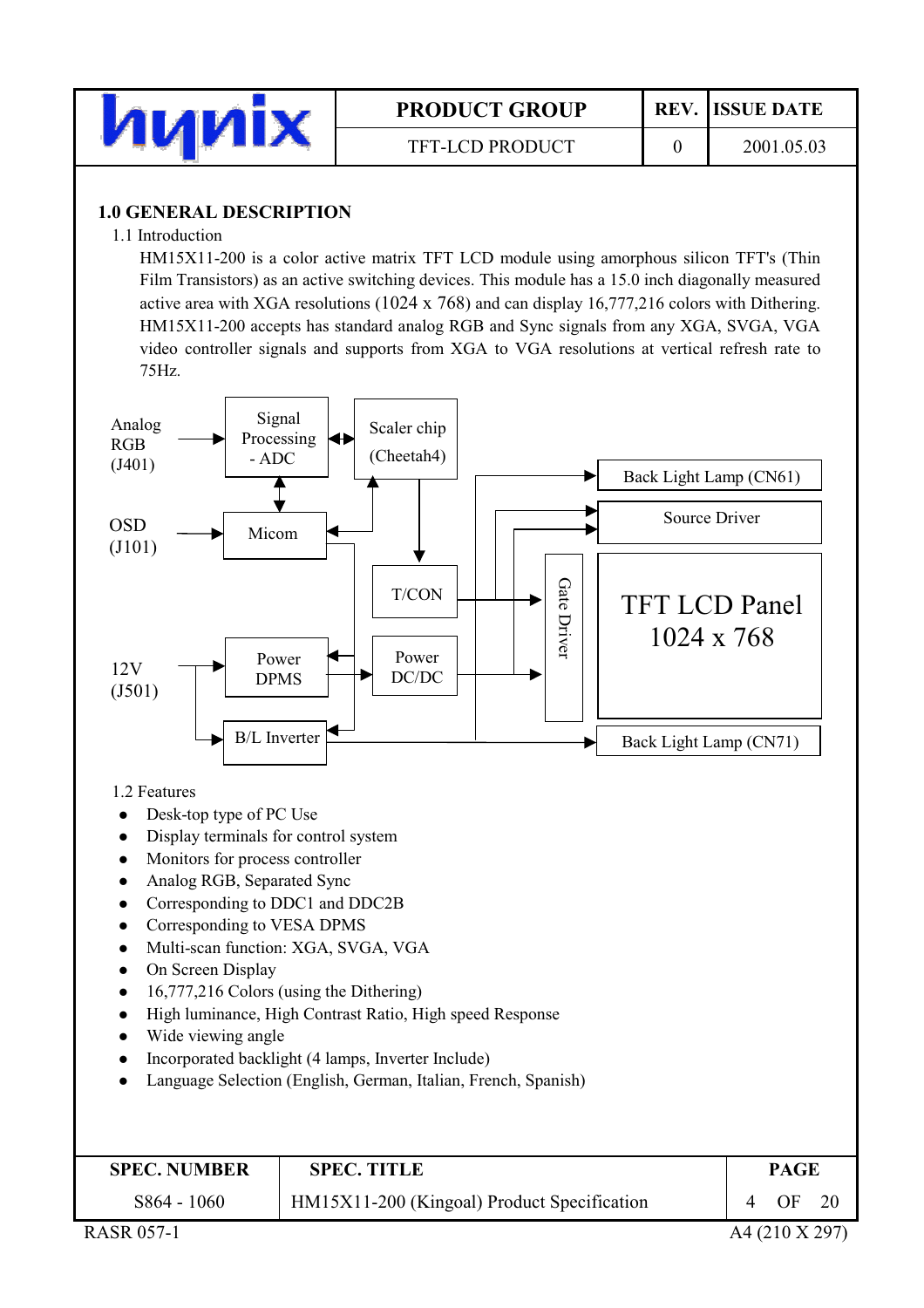| VИI.<br>ИИ |  |
|------------|--|

### TFT-LCD PRODUCT

**REV.** ISSUE DATE

 $\overline{0}$ 

### 1.3 General Specifications

| Parameter           | Specification                                               | Unit   | Remarks |
|---------------------|-------------------------------------------------------------|--------|---------|
| Active area         | 304.128 (H) x 228.096(V)                                    | mm     |         |
| Number of pixels    | $1024(H)$ x 768(V)                                          | pixels |         |
| Pixel pitch         | $0.297(H) \times 0.297(V)$                                  | mm     |         |
| Pixel arrangement   | <b>RGB</b> Vertical stripe                                  |        |         |
| Display colors      | $16,777,216$ (using the Dithering)                          | colors |         |
| Display mode        | Normally white                                              |        |         |
| Dimensional outline | $350.0 \pm 0.5$ (H) x $266.5 \pm 0.5$ (V) x $24.5$ (D) Typ. | mm     |         |
| Weight              | 1650                                                        | g      |         |
| Back-light          | Top/Bottom edge side 4-CCFL type                            |        | Note 1  |

Note:

1. CCFL (Cold Cathode Fluorescent Lamp)

# 2.0 ABSOLUTE MAXIMUM RATINGS

| Parameter                             | Symbol            | Min.     | Max.  | Unit            | Remarks            |
|---------------------------------------|-------------------|----------|-------|-----------------|--------------------|
| Power Input Voltage                   | $V_{DD}$          | $-0.3$   | 14.0  | V               | $Ta = 25^{\circ}C$ |
| <b>Backlight Power Supply Voltage</b> | $V_{DDB}$         | $-0.3$   | 14.0  | V               |                    |
| Logic Input Voltage                   | $\rm V_{\rm IN1}$ | $-0.3$   | 4.6   | V               | $Ta = 25^{\circ}C$ |
| <b>RGB</b> Input Voltage              | $\rm V_{IN2}$     | $-6.0$   | 6.0   | V               | $V_{DD} = 12V$     |
| <b>Operating Temperature</b>          | $T_{OP}$          | $\theta$ | $+50$ | $\rm ^{\circ}C$ |                    |
| (Humidity)                            | <b>RH</b>         |          | 80    | $\frac{0}{0}$   | $\leq 40$ °C       |
| <b>Storage Temperature</b>            | $T_{ST}$          | $-20$    | $+60$ | $^{\circ}C$     |                    |
| (Humidity)                            | <b>RH</b>         |          | 90    | $\frac{0}{0}$   | $\leq 40$ °C       |

| <b>SPEC. NUMBER</b> | <b>SPEC. TITLE</b>                          | <b>PAGE</b> |      |
|---------------------|---------------------------------------------|-------------|------|
| S864 - 1060         | HM15X11-200 (Kingoal) Product Specification | OF          | - 20 |
|                     |                                             |             |      |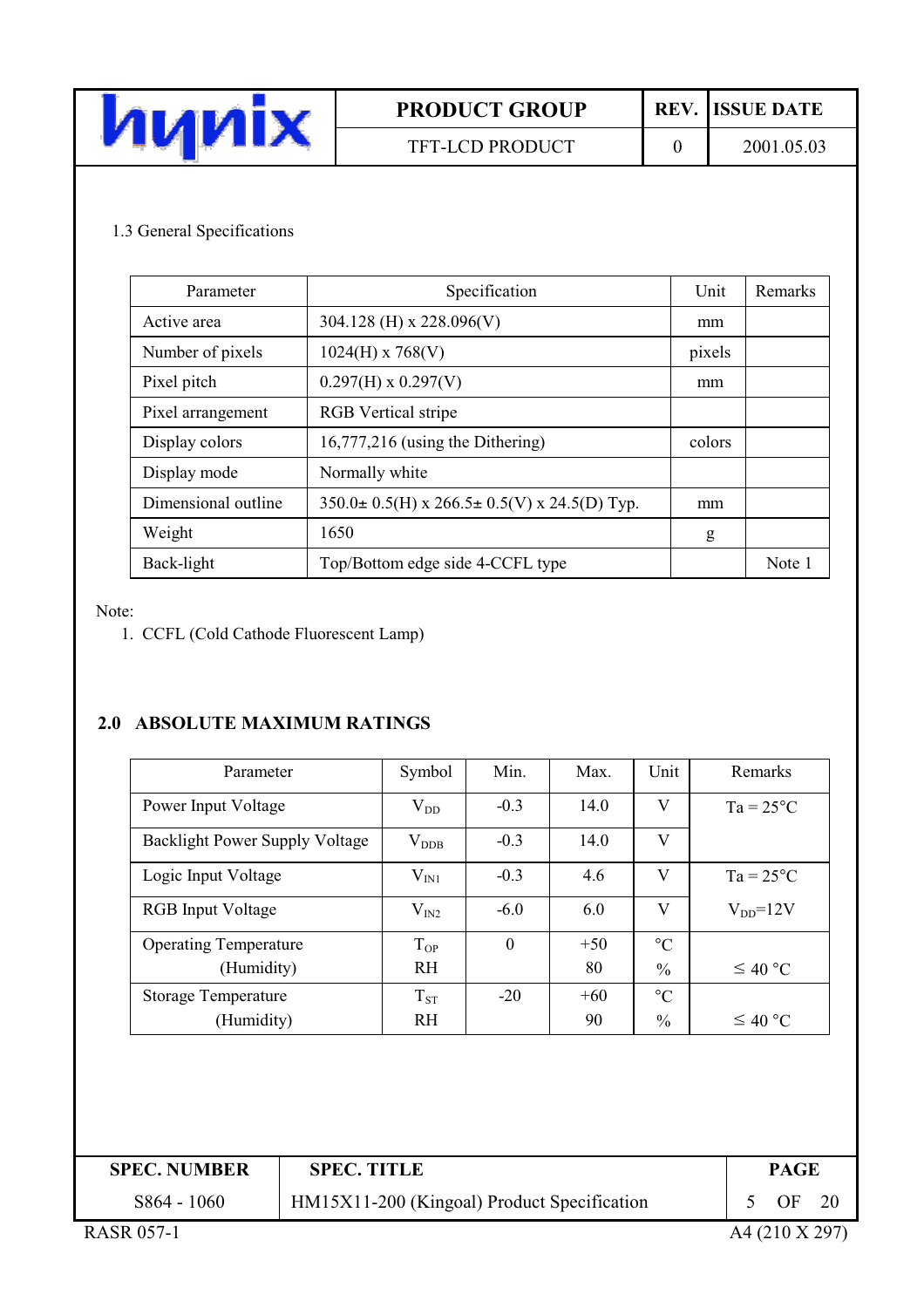

### TFT-LCD PRODUCT

REV. **ISSUE DATE** 

 $\mathbf{0}$ 

2001.05.03

# **3.0 ELECTRICAL SPECIFICATIONS**

Measuring condition: fv=75Hz, f<sub>DCLK</sub>=40MHz @ after RESET

| $Ta = 25 \pm 2$ °C |                     |          |                   |        |      |             |                                |  |  |  |                  |  |      |  |   |
|--------------------|---------------------|----------|-------------------|--------|------|-------------|--------------------------------|--|--|--|------------------|--|------|--|---|
|                    | Parameter           |          | Min.              | Typ.   | Max. | Unit        | Remarks                        |  |  |  |                  |  |      |  |   |
| Input Voltage      |                     | $V_{DD}$ | 10.8              | 12.0   | 13.2 | V           |                                |  |  |  |                  |  |      |  |   |
|                    |                     |          |                   | 0.45   |      | A           | Power On<br>Vertical Color Bar |  |  |  |                  |  |      |  |   |
| Logic<br>Supply    | Logic<br>Current    |          |                   | 0.68   |      | A           | Power On<br>Vertical 2 Skip    |  |  |  |                  |  |      |  |   |
|                    |                     |          |                   | 0.25   |      | A           | Power Saving mode              |  |  |  |                  |  |      |  |   |
|                    |                     |          |                   | 0.06   |      | A           | Power Off                      |  |  |  |                  |  |      |  |   |
| Inverter           | Inverter<br>Current |          |                   | 0.95   |      | A           | Power On<br>$Brighness = Min$  |  |  |  |                  |  |      |  |   |
| Supply             |                     |          |                   |        |      |             |                                |  |  |  | $I_{\text{DDB}}$ |  | 1.75 |  | A |
|                    | Voltage             | $V_{BL}$ | $\qquad \qquad -$ | 620    | ÷,   | <b>Vrms</b> |                                |  |  |  |                  |  |      |  |   |
|                    | Current             | $I_{BL}$ | 2.5               | 6.5    |      | mArms       | per CCFL                       |  |  |  |                  |  |      |  |   |
| Back-Light         | Frequency           | $F_L$    | 55                | 60     | 65   | <b>KHz</b>  |                                |  |  |  |                  |  |      |  |   |
| Lamp               | <b>Start</b>        |          |                   |        | 780  | <b>Vrms</b> | $25^{\circ}$ C                 |  |  |  |                  |  |      |  |   |
|                    | Voltage             | $V_{S}$  |                   |        | 1160 | <b>Vrms</b> | $0^{\circ}C$                   |  |  |  |                  |  |      |  |   |
|                    | Life Time           | Hr       | 25,000            | 35,000 | -    | hrs         | $IBL = 6.5$ mA                 |  |  |  |                  |  |      |  |   |

Note:

1. Definition of lamp lifetime is average life shall be defined as remained rate under 50% of total amount at the life test.

| <b>SPEC. NUMBER</b>  | <b>SPEC. TITLE</b>                          | <b>PAGE</b> |    |
|----------------------|---------------------------------------------|-------------|----|
| S864 - 1060          | HM15X11-200 (Kingoal) Product Specification | ΩE          | 20 |
| $P1 \cap T2 \cap T3$ |                                             |             |    |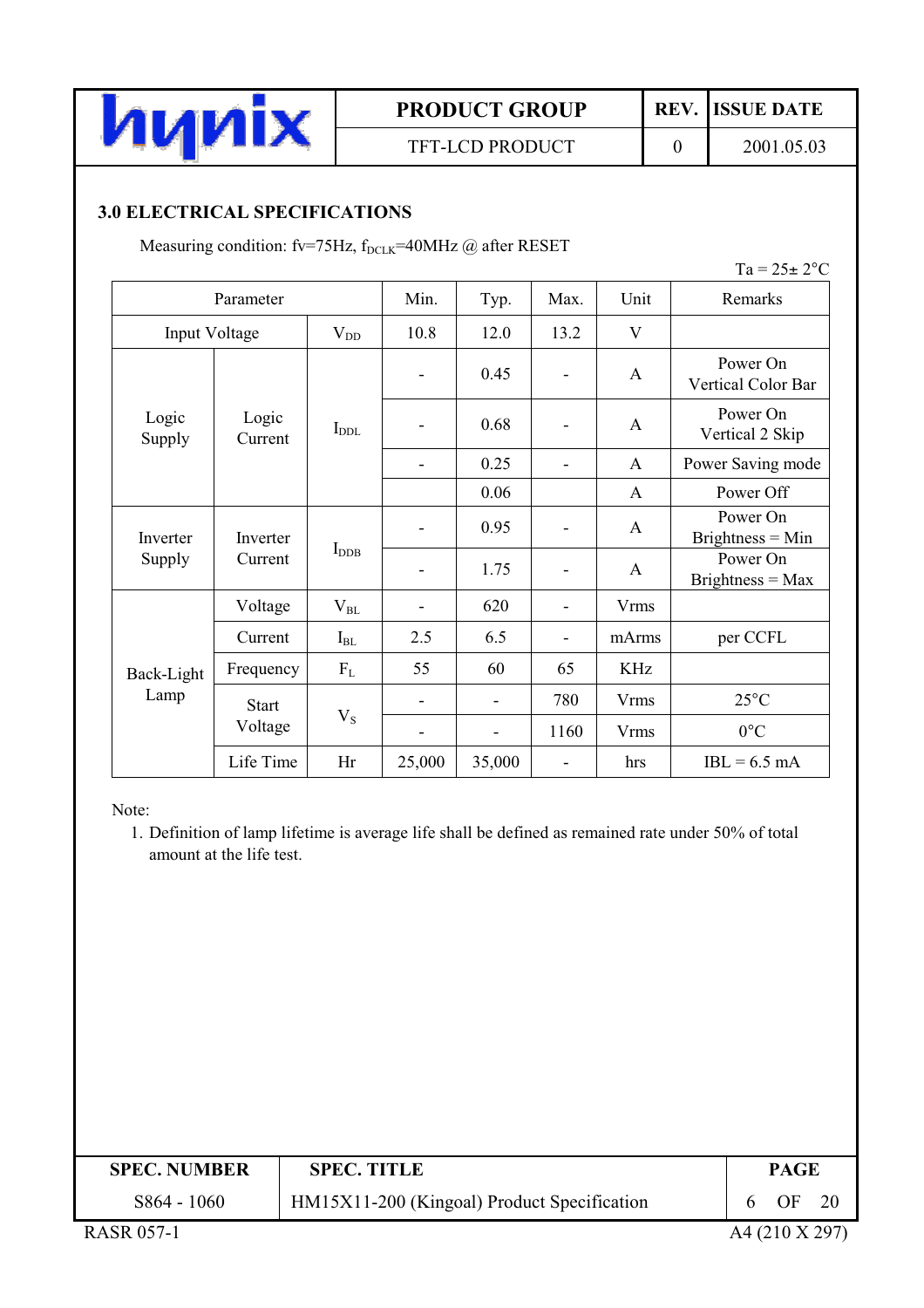

# TFT-LCD PRODUCT

**ISSUE DATE** 

REV.

 $\overline{0}$ 

2001.05.03

3.1 Video signal (R, G, B) input and Sync Signal Input

 $Ta = 25 \pm 2$ °C

| Parameter                          |                  | Min.                | Typ.                     | Max.                     | Unit   | Remarks      |
|------------------------------------|------------------|---------------------|--------------------------|--------------------------|--------|--------------|
| Maximum Amplitude<br>(white-black) |                  | $\theta$<br>(black) | 0.7<br>(white)           | $\overline{\phantom{a}}$ | $Vp-p$ | Note 1       |
|                                    | Amplitude        | 0.2                 | 0.3                      | $\overline{\phantom{a}}$ | $Vp-p$ | Note 2       |
| Sync                               | H-Scan Frequency | 24.8                | $\overline{\phantom{a}}$ | 60                       | KHz    | 71.8KHz @SUN |
|                                    | V-Scan Frequency | 56                  |                          | 75                       | Hz     | 76.1Hz @SUN  |

Note:

- 1. Contrast adjustment is needed if the amplitude exceeds 0.7 Vp-p. Impedance is 75 Ohm±5%. @Max 50pF
- 2. Polarity is positive and negative at TTL level Impedance is 470-Ohm min. @Max 1000pF

| <b>SPEC. NUMBER</b>                                     | <b>SPEC. TITLE</b>                          | <b>PAGE</b>                         |     |
|---------------------------------------------------------|---------------------------------------------|-------------------------------------|-----|
| S864 - 1060                                             | HM15X11-200 (Kingoal) Product Specification | OF                                  | -20 |
| $\sim$ $\sim$ $\sim$ $\sim$ $\sim$ $\sim$ $\sim$ $\sim$ |                                             | $\cdots$ $\cdots$ $\cdots$ $\cdots$ |     |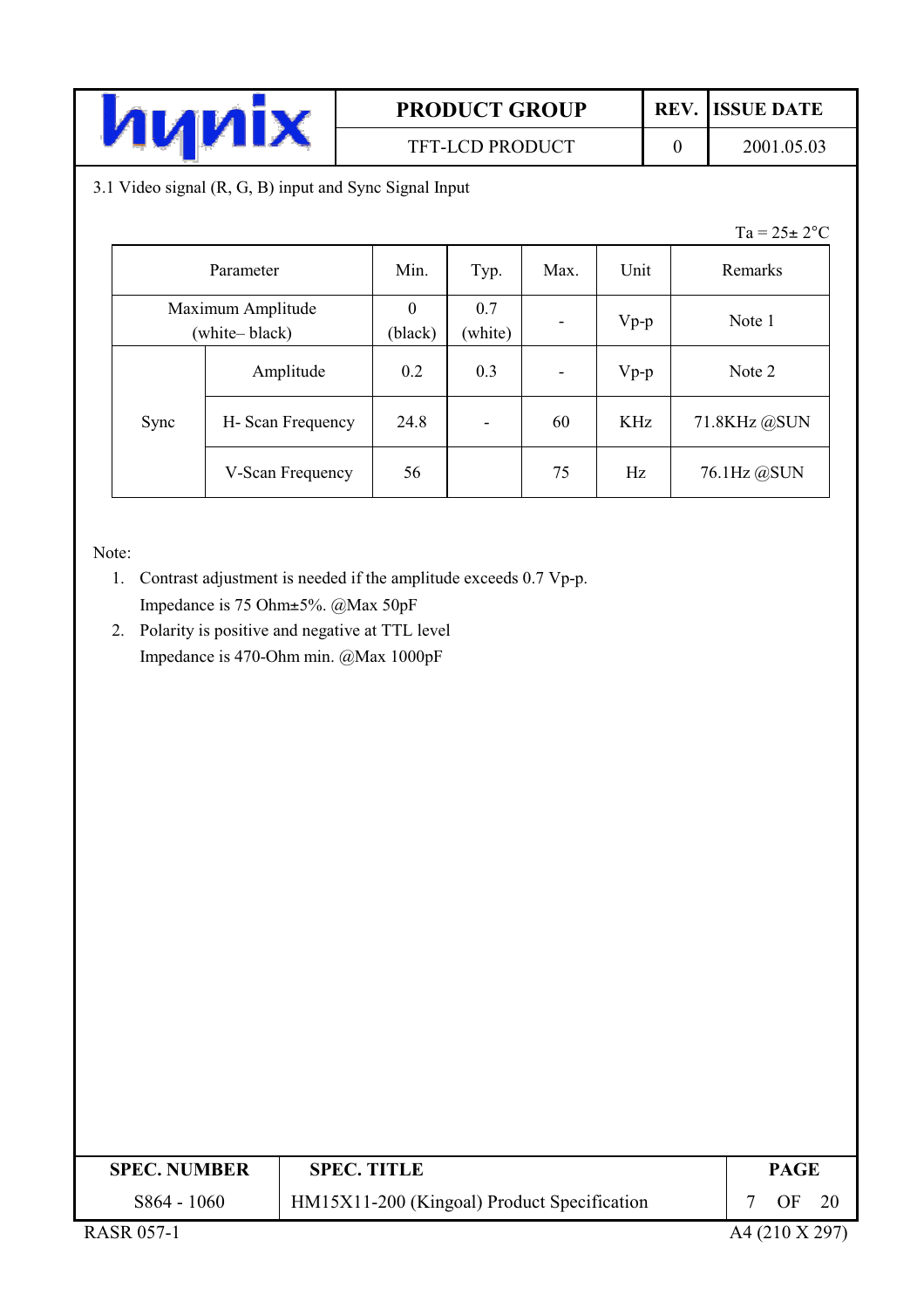

TFT-LCD PRODUCT

REV. **ISSUE DATE** 

 $\overline{0}$ 

2001.05.03

# **4.0 OPTICAL SPECIFICATIONS**

The measurement shall be executed after 30 minutes warm-up period. Measuring equipment: TOPCON-BM5. Measuring condition: 1) fv=60Hz, f<sub>DCLK</sub>=32.5MHz @after RESET 2) Contrast, Brightness = maximum

| Parameter                                       |            | Symbol                    | Condition                              | Min.          |                              | Max.                     | Unit              | Ta= $25 \pm 2$ °C<br>Remark |
|-------------------------------------------------|------------|---------------------------|----------------------------------------|---------------|------------------------------|--------------------------|-------------------|-----------------------------|
|                                                 |            |                           |                                        | 75            | Typ.<br>80                   |                          |                   |                             |
|                                                 | Horizontal | $\theta_3$                |                                        | 75            | 80                           |                          | Deg.              | Note 1                      |
|                                                 |            | $\theta$ <sup>9</sup>     | CR > 5                                 | 45            | 50                           | $\overline{\phantom{a}}$ | Deg.              |                             |
|                                                 | Vertical   | $\theta_{12}$             |                                        |               |                              | $\overline{\phantom{a}}$ | Deg.              |                             |
| Viewing<br>Angle range                          |            | $\theta_6$                |                                        | 75            | 80                           | $\overline{\phantom{a}}$ | Deg.              |                             |
|                                                 | Horizontal | $\theta_3$                |                                        | 50            | 55                           | $\overline{\phantom{a}}$ | Deg.              |                             |
|                                                 |            | $\theta$ <sup>9</sup>     | CR > 10                                | 50            | 55                           | $\overline{\phantom{a}}$ | Deg.              | Note 2                      |
|                                                 | Vertical   | $\theta_{12}$             |                                        | 30            | 35                           | $\blacksquare$           | Deg.              |                             |
|                                                 |            | $\theta_6$                |                                        | 50            | 55                           | $\overline{\phantom{a}}$ | Deg.              |                             |
| Luminance Contrast ratio                        |            | CR                        |                                        | 200           | 250                          | $\overline{\phantom{a}}$ |                   | Note 3                      |
| Luminance of White                              |            | $Y_{w}$                   |                                        | 200           | 220                          | $\overline{\phantom{a}}$ | cd/m <sup>2</sup> | Note 4                      |
| White luminance<br>uniformity                   |            | $\Delta \rm Y$            |                                        |               | $\qquad \qquad \blacksquare$ | 1.45                     |                   | Note 5                      |
|                                                 | White      | $\mathbf{X}_\mathbf{W}$   | $\theta=0^\circ$<br>$\phi = 0^{\circ}$ | 0.283         | 0.313                        | 0.343                    |                   |                             |
|                                                 |            | $\mathbf{y}_{\mathrm{w}}$ |                                        | 0.300         | 0.330                        | 0.360                    |                   |                             |
|                                                 | Red        | $X_R$                     |                                        | 0.602         | 0.632                        | 0.662                    |                   |                             |
| Reproduction                                    |            | $y_R$                     |                                        | 0.301         | 0.331                        | 0.361                    |                   |                             |
| Of color                                        | Green      | $X_G$                     |                                        | 0.257         | 0.287                        | 0.317                    |                   | Note 6                      |
|                                                 |            | $y_{G}$                   |                                        | 0.578         | 0.608                        | 0.638                    |                   |                             |
|                                                 | Blue       | $X_{B}$                   |                                        | 0.115         | 0.145                        | 0.175                    |                   |                             |
|                                                 |            | $y_B$                     |                                        | 0.073         | 0.103                        | 0.133                    |                   |                             |
| Response Time<br>$(Rise + Decay)$<br>Cross Talk |            | Ttotal                    |                                        |               | 40                           | 50                       | ms                | Note 7                      |
|                                                 |            | <b>CT</b>                 |                                        | $\frac{1}{2}$ | $\blacksquare$               | 2.0                      | $\frac{0}{0}$     | Note 8                      |
| Luminance<br>Control range                      |            |                           | Maximum<br>Luminance (100%)            |               | $50 - 100$                   | $\overline{\phantom{a}}$ | $\frac{0}{0}$     | -                           |

**SPEC. NUMBER** 

# **SPEC. TITLE**

**PAGE**  $OF$ 

20

8

S864 - 1060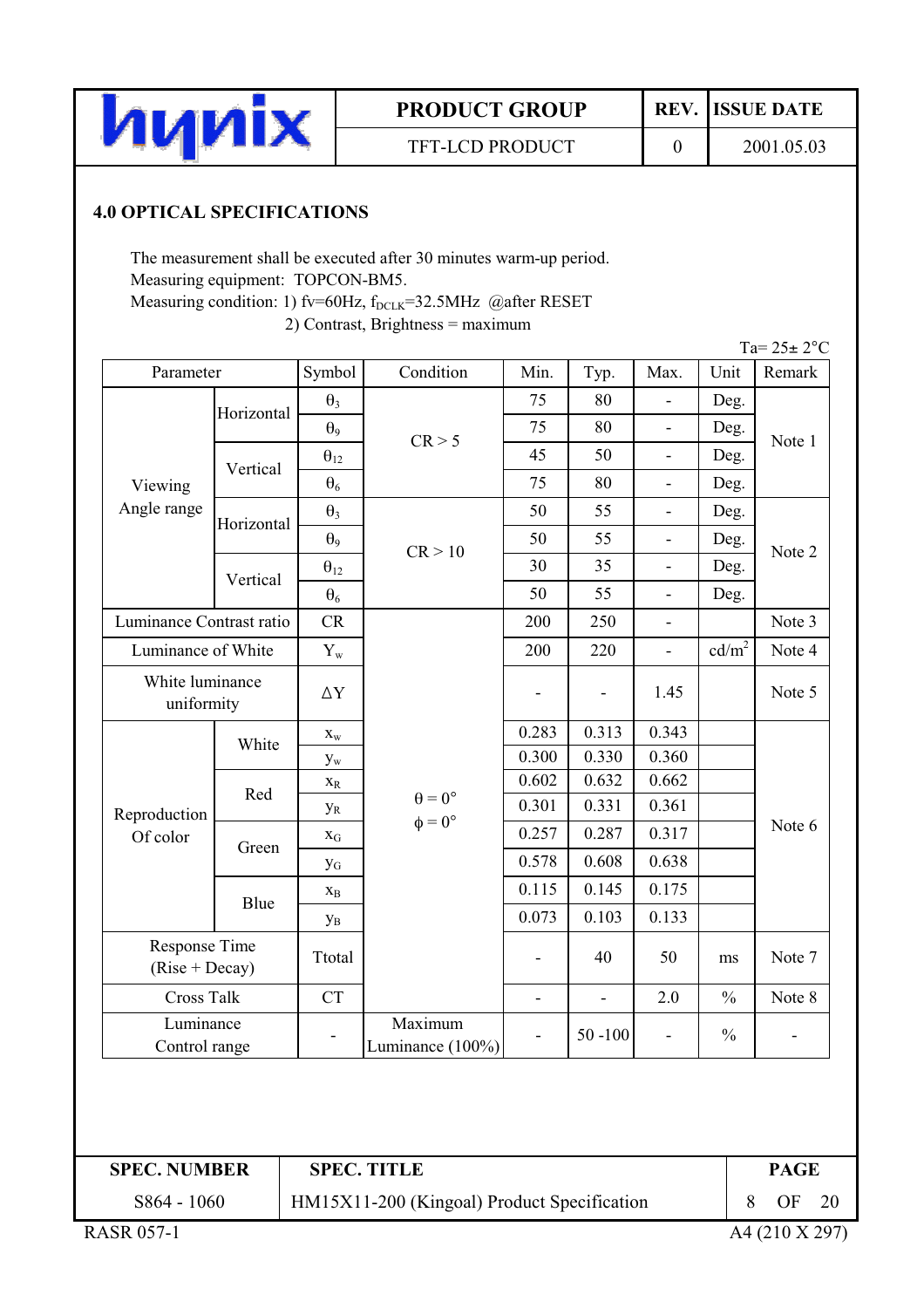

**TFT-LCD PRODUCT** 

 $\overline{0}$ 

Note:

- Viewing angle is the angle at which the contrast ratio is greater than 5. The viewing are 1. determined for the horizontal or 3, 9 o'clock direction and the vertical or 6, 12 o'clock direction with respect to the optical axis which is normal to the LCD surface (see FIGURE 1 shown in Appendix).
- 2. Viewing angle is the angle at which the contrast ratio is greater than 10. The other condition is note 1.
- 3. Contrast measurements shall be made at viewing angle of  $\theta = 0^{\circ}$  and at the center of the LCD surface. Luminance shall be measured with all pixels in the view field set first to white, then to the dark (black) state. (See FIGURE 1 shown in Appendix) Luminance Contrast Ratio (CR) is defined mathematically.

Luminance when displaying a white raster  $CR =$ Luminance when displaying a black raster

- 4. Center Luminance of white is defined as the LCD surface. Luminance shall be measured with all pixels in the view field set first to white. This measurement shall be taken at the locations shown in FIGURE 2 for a total of the measurements per display.
- 5. The White luminance uniformity on LCD surface is then expressed as :  $\Delta Y$  = Maximum Luminance of five points / Minimum Luminance of five points (see FIGURE 2 shown in Appendix).
- 6. The color chromaticity coordinates specified in Table 4. Shall be calculated from the spectral data measured with all pixels first in red, green, blue and white. Measurements shall be made at the center of the panel.
- 7. The electro-optical response time measurements shall be made as FIGURE 3 shown in Appendix by switching the "data" input signal ON and OFF. The times needed for the luminance to change from 10% to 90% is Td, and 90% to 10% is Tr.
- 8. Cross-Talk of one area of the LCD surface by another shall be measured by comparing the luminance  $(Y_A)$  of a 25mm diameter area, with all display pixels set to a gray level, to the luminance  $(Y_B)$  of that same area when any adjacent area is driven dark. (See FIGURE 4 shown in Appendix).

| <b>SPEC. NUMBER</b> | <b>SPEC. TITLE</b>                          | <b>PAGE</b> |
|---------------------|---------------------------------------------|-------------|
| S864 - 1060         | HM15X11-200 (Kingoal) Product Specification | OΕ<br>20    |
|                     |                                             |             |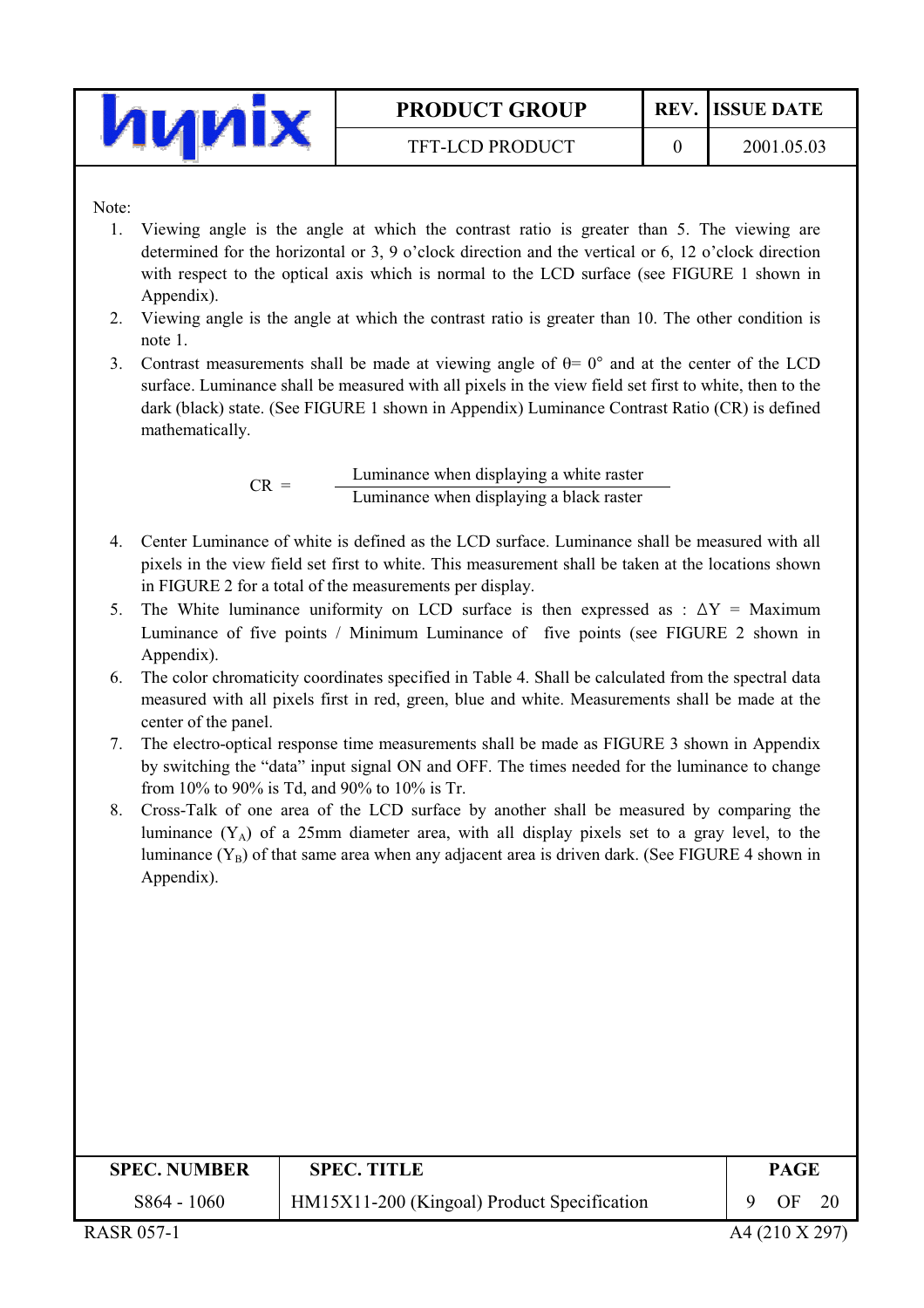

**REV.** ISSUE DATE

 $\overline{0}$ 

### **5.0 INTERFACE CONNECTION**

#### 5.1 ADC Board Side

#### (1) J501: S6B-PH-SM3-TB (JST)

#### Power input connector

| Pin No | Symbol     | Function            |
|--------|------------|---------------------|
|        | <b>VDD</b> | $+12V$ Power Supply |
|        | <b>VDD</b> | $+12V$ Power Supply |
|        | <b>GND</b> | Ground              |
|        | <b>GND</b> | Ground              |
|        | NC         | No Connection       |
|        | NС         | No Connection       |

#### (2) J101: S8B-PH-SM3-TB (JST)

#### OSD input connector

| Pin No | Symbol           | Function          |
|--------|------------------|-------------------|
|        | SW1              | <b>OSD</b> Select |
|        | SW <sub>2</sub>  | OSD Left (-)      |
|        | SW <sub>3</sub>  | OSD Right $(+)$   |
|        | SW <sub>4</sub>  | OSD Menu          |
|        | LED1             | <b>LED</b> Green  |
|        | LED <sub>2</sub> | LED Red           |
|        | <b>GND</b>       | Ground            |
|        | <b>POWER</b>     | On / Off          |

#### (3) J401: S12B-PH-SM3-TB (JST)

|  | Analog $(R, G, B)$ input connector: |
|--|-------------------------------------|
|  |                                     |

|        | $\frac{1}{2}$ mato <sub>b</sub> $\left(1, 0, 0, 1\right)$ mpat connection. |                  |
|--------|----------------------------------------------------------------------------|------------------|
| Pin No | Symbol                                                                     | Function         |
|        | <b>SCL</b>                                                                 | <b>DDC</b> Clock |
| 2      | <b>SDA</b>                                                                 | DDC Data         |
| 3      | NC                                                                         | No Connection    |
|        | <b>VSY</b>                                                                 | Vertical Sync    |
| 5      | <b>HSY</b>                                                                 | Horizontal Sync  |
| 6      | <b>GND</b>                                                                 | Ground           |
|        | B                                                                          | Analog Blue      |
| 8      | <b>GND</b>                                                                 | Ground           |
| 9      | G                                                                          | Analog Green     |
| 10     | <b>GND</b>                                                                 | Ground           |
| 11     | R                                                                          | Analog Red       |
| 12     | <b>GND</b>                                                                 | Ground           |

| <b>SPEC. NUMBER</b> | <b>SPEC. TITLE</b>                          |     | <b>PAGE</b> |  |
|---------------------|---------------------------------------------|-----|-------------|--|
| S864 - 1060         | HM15X11-200 (Kingoal) Product Specification | 10. | OF          |  |
|                     |                                             |     |             |  |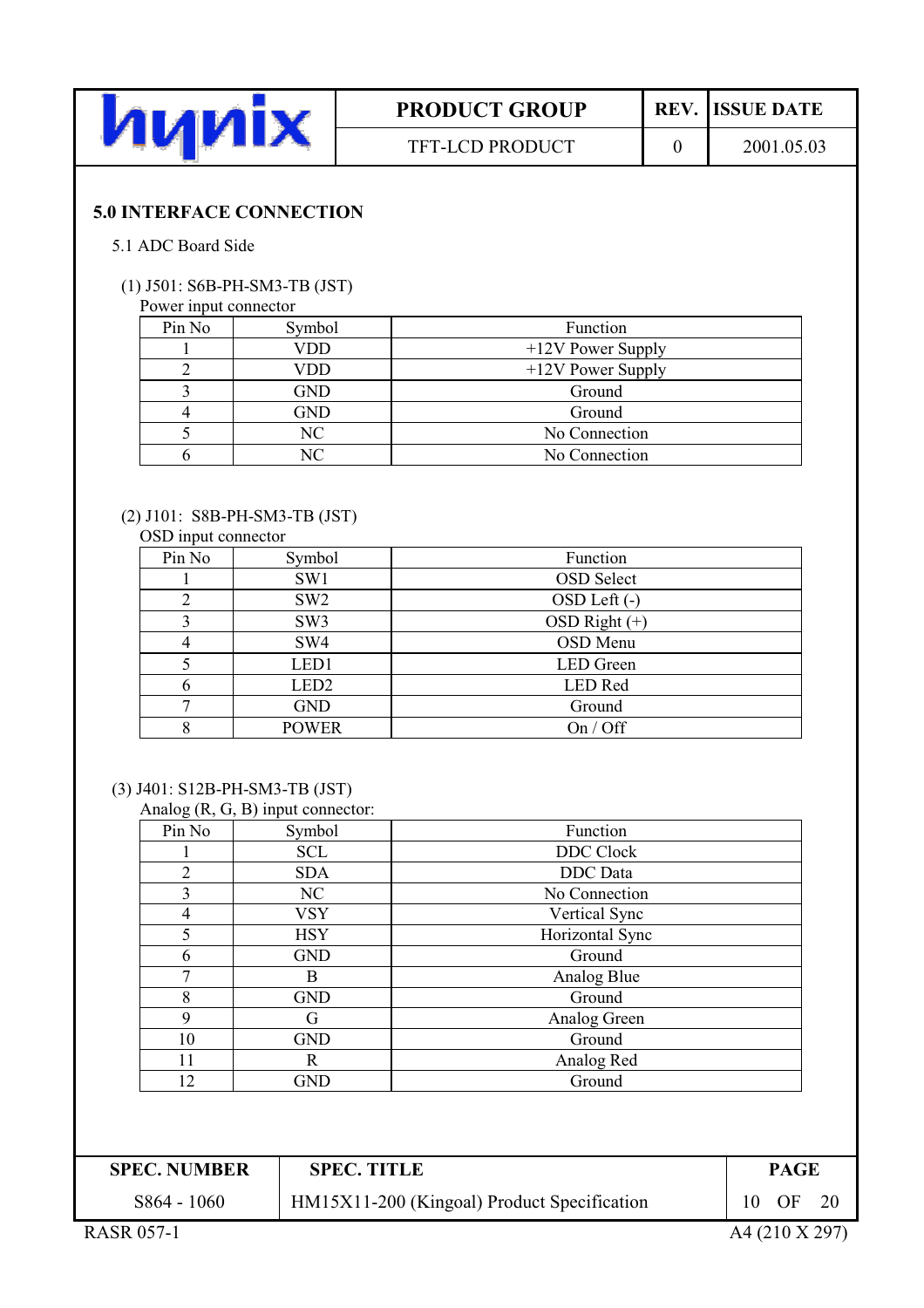

### TFT-LCD PRODUCT

**REV.** ISSUE DATE

 $\overline{0}$ 

#### (4) J502: S5B-PH-SM3-TB (JST)  $\sim$   $\sim$   $\sim$

|        | Backlight power connector: |                           |
|--------|----------------------------|---------------------------|
| Pin No | Symbol                     | Function                  |
|        | <b>CBKLT</b>               | $0/3.3V$ DC (High Active) |
|        | NC.                        | No Connection             |
|        | <b>CBTNS</b>               | $0.0 \sim 3.0$ VDC        |
|        | <b>GND</b>                 | Ground                    |
|        | VDDB                       | +12V Power Supply         |

#### 5.2 Inverter Side

#### $(1)$  J1: 53261-0809 (Molex)

| Inverter power input connector |              |                         |  |  |
|--------------------------------|--------------|-------------------------|--|--|
| Pin No                         | Symbol       | Function                |  |  |
|                                | <b>VDDB</b>  | $+12V$ Power Supply     |  |  |
|                                | <b>VDDB</b>  | $+12V$ Power Supply     |  |  |
|                                | <b>GND</b>   | Ground                  |  |  |
|                                | <b>GND</b>   | Ground                  |  |  |
|                                | <b>CBKLT</b> | 0/3.3V DC (High Active) |  |  |
| n                              | <b>GND</b>   | Ground                  |  |  |
|                                | <b>CBTNS</b> | $0.0 - 3.5$ VDC         |  |  |
| o                              | <b>GND</b>   | Ground                  |  |  |

### (2) J2, J3: SM03 (4.0) B-BHS-1-TB (JST)

#### Back light mating connector

| ັ<br>Pin No | Symbol     | Function      |
|-------------|------------|---------------|
|             | HOT        | High Voltage  |
|             | <b>HOT</b> | High Voltage  |
|             | NС         | No Connection |
|             |            | Ground        |

#### 5.3 Lamp Side

(1) CN61, CN71: BHR-04VS-1 (JST)

Back light connector

| Pin No | Symbol     | Function            |  |
|--------|------------|---------------------|--|
|        | <b>HOT</b> | High Voltage (Pink) |  |
|        | <b>HOT</b> | High Voltage (Pink) |  |
|        | NС         | No Connection       |  |
|        |            | Ground (White)      |  |

| <b>SPEC. NUMBER</b><br><b>SPEC. TITLE</b>                  | <b>PAGE</b> |  |
|------------------------------------------------------------|-------------|--|
| HM15X11-200 (Kingoal) Product Specification<br>S864 - 1060 | OF          |  |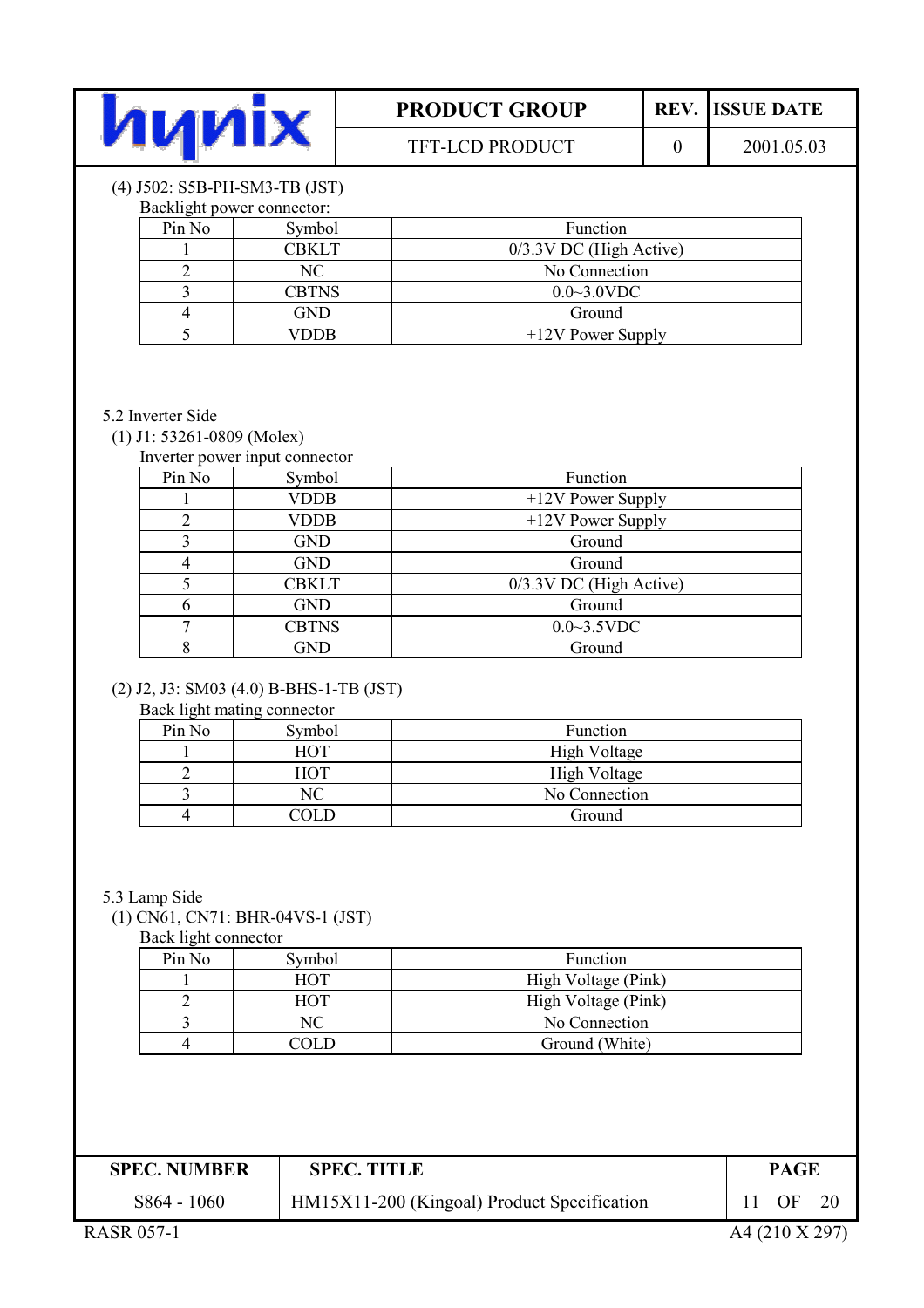

TFT-LCD PRODUCT

**REV.** ISSUE DATE

 $\overline{0}$ 

2001.05.03

# **6.0 MONITOR MODES**

| Resolution | Horizontal<br>Freq. (KHz) & Polarity |       | Vertical<br>Freq. (Hz) & Polarity |       | Pixel<br>Clock (MHz) | Remark                       |
|------------|--------------------------------------|-------|-----------------------------------|-------|----------------------|------------------------------|
|            | 31.5                                 | $+/-$ | 60.0                              | $+/-$ | 25.175               |                              |
| 640 x 480  | 37.9                                 | $+/-$ | 72.0                              | $+/-$ | 31.5                 |                              |
|            | 37.5                                 | $+/-$ | 75.0                              | $+/-$ | 31.5                 |                              |
|            | 35.1                                 | $+/-$ | 56.0                              | $+/-$ | 36.0                 |                              |
| 800 x 600  | 37.9                                 | $+/-$ | 60.0                              | $+/-$ | 40.0                 | <b>VESA</b><br><b>IBM-AT</b> |
|            | 48.1                                 | $+/-$ | 72.0                              | $+/-$ | 50.0                 | PC-9800                      |
|            | 46.9                                 | $+/-$ | 75.0                              | $+/-$ | 49.5                 |                              |
|            | 48.4                                 | $+/-$ | 60.0                              | $+/-$ | 65.0                 |                              |
| 1024 x 768 | 56.5                                 | $+/-$ | 70.0                              | $+/-$ | 75.0                 |                              |
|            | 60.0                                 | $+/-$ | 75.0                              | $+/-$ | 78.75                |                              |
| 720 x 400  | 31.5                                 | $+/-$ | 70.0                              | $+/-$ | 28.3                 | <b>US Text</b>               |
| 640 x 400  | 24.8                                 | $+/-$ | 56.4                              | $+/-$ | 21.053               | PC-9800                      |
|            | 31.5                                 | $+/-$ | 70.0                              | $+/-$ | 25.175               |                              |
| 600 x 480  | 35.0                                 | $+/-$ | 66.7                              | $+/-$ | 30.2                 |                              |
| 832 x 624  | 49.7                                 | $+/-$ | 74.6                              | $+/-$ | 57.3                 | Power MAC                    |
| 1024 x 768 | 60.2                                 | $+/-$ | 75.0                              | $+/-$ | 80.0                 |                              |

| <b>SPEC. NUMBER</b> | <b>SPEC. TITLE</b>                          |                 | PAGE            |     |
|---------------------|---------------------------------------------|-----------------|-----------------|-----|
| S864 - 1060         | HM15X11-200 (Kingoal) Product Specification | 12 <sup>7</sup> | $\overline{OF}$ | -20 |
| . <i>. .</i>        |                                             |                 |                 |     |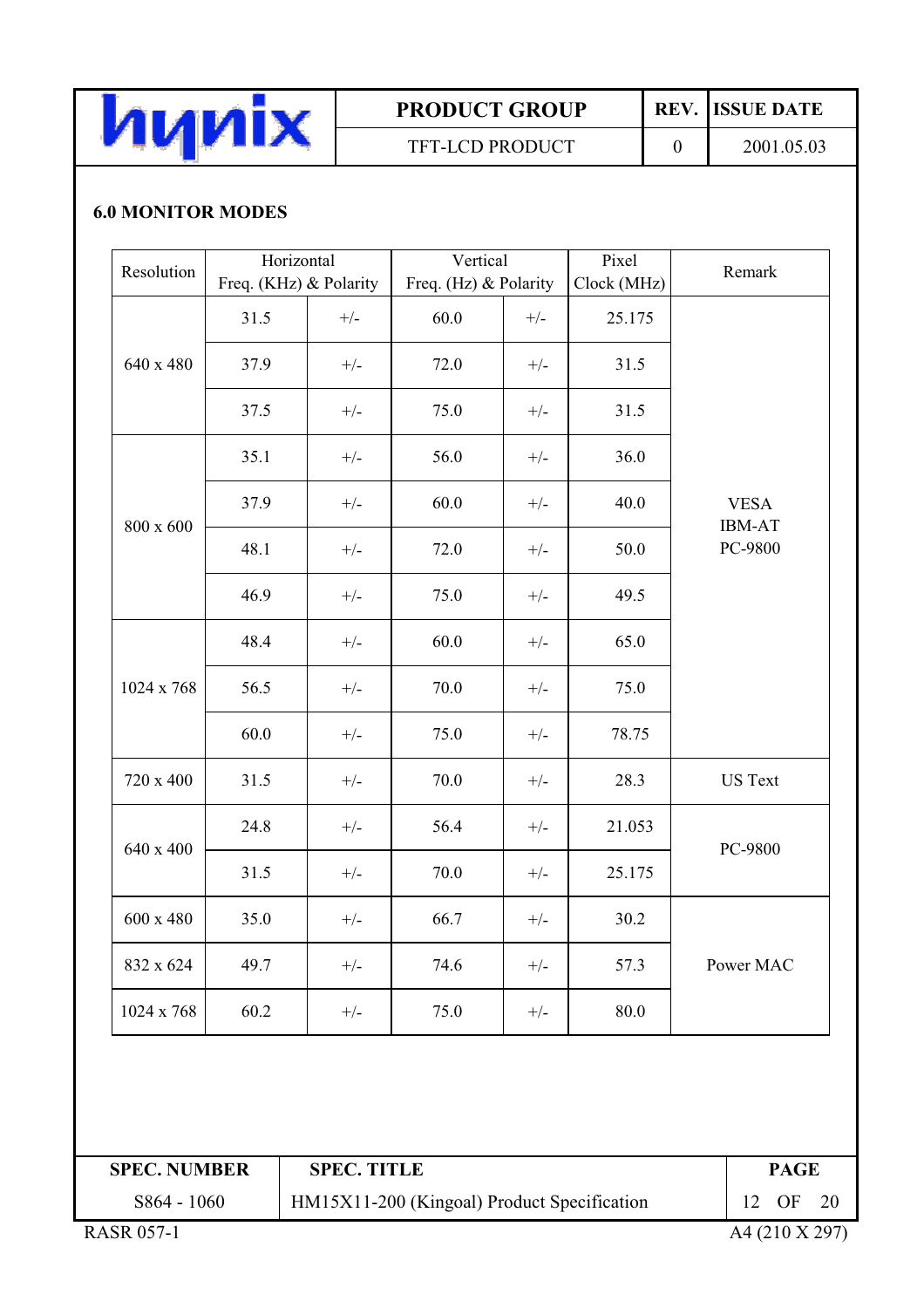

TFT-LCD PRODUCT

2001.05.03

### **7.0 OSD FUNCTION**

#### 7.1 Menu Item

HM15X11-200 is provided the standard OSD program that is supported the auto-adjustment, the auto-gain control and the multi-language function. The OSD program is controlled by a five kinds of switch, menu switch, select switch, + switch, - switch and power on/off switch.

#### **OSD** Items

| No.            | Menu Item                                          | Description                              |                                 |      | Value Range | Remark |          |        |
|----------------|----------------------------------------------------|------------------------------------------|---------------------------------|------|-------------|--------|----------|--------|
| 1              | <b>Brightness</b>                                  | $B/L$ brightness control ( $+/-$ switch) |                                 |      | 0 to 100    |        |          |        |
| $\overline{2}$ | Contrast                                           | Contrast ratio control (+/- switch)      |                                 |      | 0 to 100    |        |          |        |
| $\overline{3}$ | H Position                                         | Horizontal position control (+/- switch) |                                 |      | 0 to 127    |        |          |        |
| $\overline{4}$ | V Position                                         | Vertical position control (+/- switch)   |                                 |      | 0 to 57     |        |          |        |
| 5              | Phase                                              | Clock phase control $(+/-$ switch)       |                                 |      | 0 to 31     |        |          |        |
| 6              | Clock                                              | Clock number control $(+/-$ switch)      |                                 |      | 0 to 72     |        |          |        |
| $\tau$         | Auto                                               |                                          | Auto-Adjustment (select switch) |      |             |        |          |        |
| 8              | Language                                           | Language select $(+/-$ switch)           |                                 |      |             |        |          |        |
|                | Color<br>Color control                             |                                          |                                 |      |             | Warm   |          |        |
|                |                                                    |                                          |                                 |      | <b>STD</b>  |        |          | Note 1 |
|                |                                                    |                                          |                                 | Cool |             |        |          |        |
| 9              |                                                    |                                          |                                 | Red  | 0 to 100    |        |          |        |
|                |                                                    |                                          |                                 |      | User        | Green  | 0 to 100 |        |
|                |                                                    |                                          |                                 | Blue | 0 to 100    |        |          |        |
| 10             | <b>OSD Position</b>                                | OSD menu position control                |                                 |      |             |        |          |        |
| 11             | Mode                                               | Mode selection                           |                                 |      | 720/640     |        |          |        |
| 12             | Time                                               | OSD enable time control                  |                                 |      | $0$ to $60$ |        |          |        |
| 13             | Reset                                              | Display parameter initialize             |                                 |      |             |        |          |        |
| 14             | Auto-Balance function (Hot key: select & - switch) |                                          |                                 |      |             |        |          |        |

Note:

1. The detail information of menu items and operating method are in the OSD Manual.

| <b>SPEC. NUMBER</b>     | <b>SPEC. TITLE</b>                          |  | PAGE |     |
|-------------------------|---------------------------------------------|--|------|-----|
| S864 - 1060             | HM15X11-200 (Kingoal) Product Specification |  | OF.  | -20 |
| .<br>. . <i>.</i> _ _ . |                                             |  |      |     |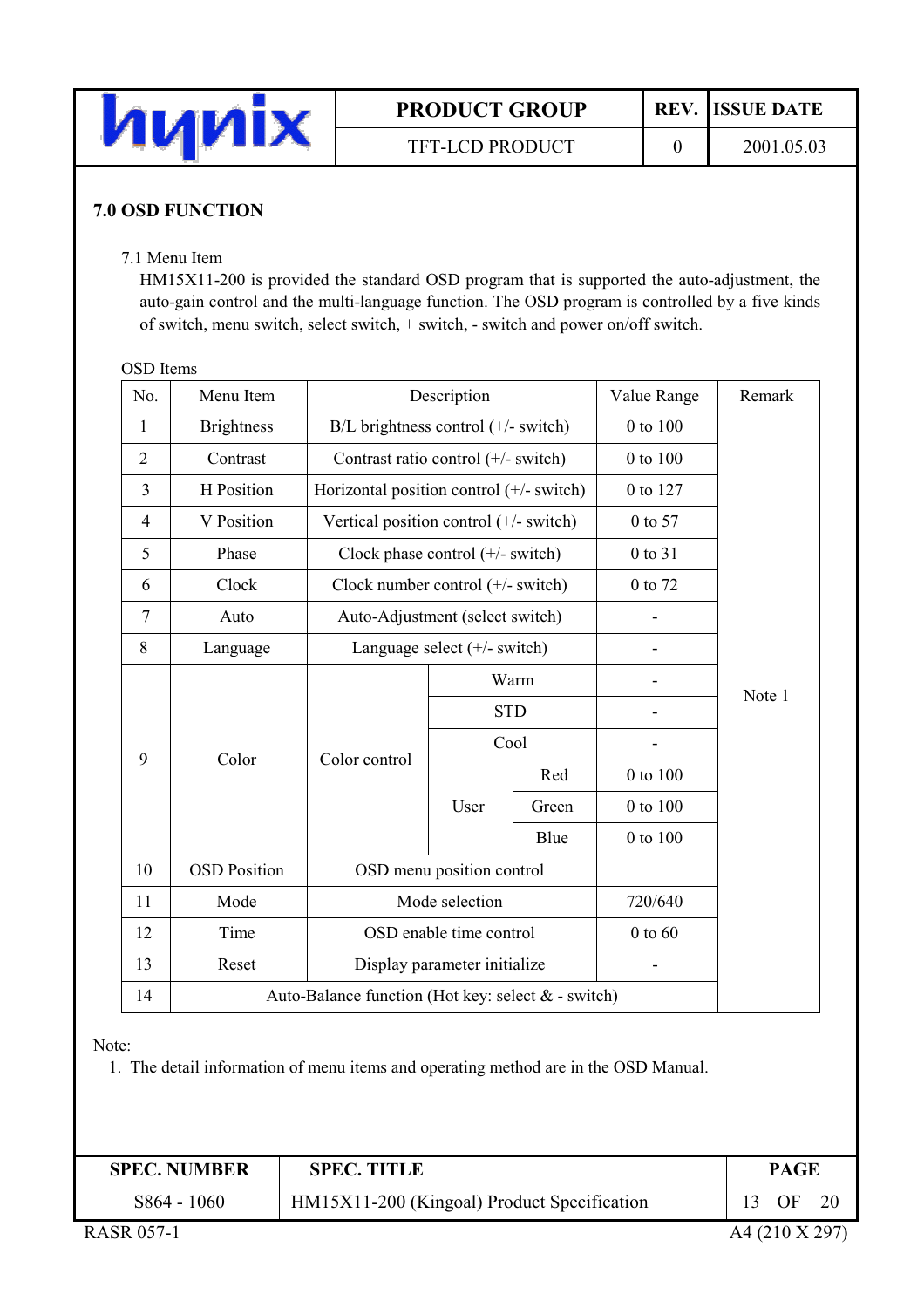

TFT-LCD PRODUCT

REV. ISSUE DATE

 $\overline{0}$ 

# **8.0 RELIABILITY TEST**

| N <sub>o</sub> | <b>Test Items</b>                                    | Conditions                                                                                                             |
|----------------|------------------------------------------------------|------------------------------------------------------------------------------------------------------------------------|
| $\mathbf{1}$   | High temperature storage test                        | Ta = $60^{\circ}$ C, 240 hrs                                                                                           |
| 2              | Low temperature storage test                         | Ta = -20 $^{\circ}$ C, 240 hrs                                                                                         |
| $\overline{3}$ | High temperature $&$ high humidity<br>operation test | Ta = 50 °C, 80 %RH, 240 hrs                                                                                            |
| 4              | High temperature operation test                      | Ta = 50 $^{\circ}$ C, 240 hrs                                                                                          |
| 5              | Low temperature operation test                       | Ta = $0^{\circ}$ C, 240 hrs                                                                                            |
| 6              | Thermal shock                                        | Ta = -20 °C $\leftrightarrow$ 60 °C (30 min), 100 cycle                                                                |
| 7              | Vibration test<br>(non-operating)                    | Frequency : $10 \sim 500$ Hz<br>Gravity/AMP : 1.5G<br>Period<br>$: X, Y, Z$ 30 min                                     |
| 8              | Shock test<br>(non-operating)                        | :150G<br>Gravity<br>Pulse width<br>: 6ms, half sine wave<br>$\pm X$ , $\pm Y$ , $\pm Z$ Once for each direction        |
| 9              | Electrostatic discharge test                         | Air<br>: $150 \text{ pF}$ , $330\Omega$ , $15 \text{KV}$<br>Contact<br>: $150 \text{ pF}$ , $330\Omega$ , $8\text{KV}$ |

| <b>SPEC. NUMBER</b>                                                                                                                                                                                                                                                                                          | <b>SPEC. TITLE</b>                          | <b>PAGE</b> |
|--------------------------------------------------------------------------------------------------------------------------------------------------------------------------------------------------------------------------------------------------------------------------------------------------------------|---------------------------------------------|-------------|
| S864 - 1060                                                                                                                                                                                                                                                                                                  | HM15X11-200 (Kingoal) Product Specification | 14 OF       |
| $P_{\rm A}$ $\cap$ $P_{\rm A}$ $\cap$ $P_{\rm A}$ $\cap$ $P_{\rm A}$ $\cap$ $P_{\rm A}$ $\cap$ $P_{\rm A}$ $\cap$ $P_{\rm A}$ $\cap$ $P_{\rm A}$ $\cap$ $P_{\rm A}$ $\cap$ $P_{\rm A}$ $\cap$ $P_{\rm A}$ $\cap$ $P_{\rm A}$ $\cap$ $P_{\rm A}$ $\cap$ $P_{\rm A}$ $\cap$ $P_{\rm A}$ $\cap$ $P_{\rm A}$ $\$ |                                             |             |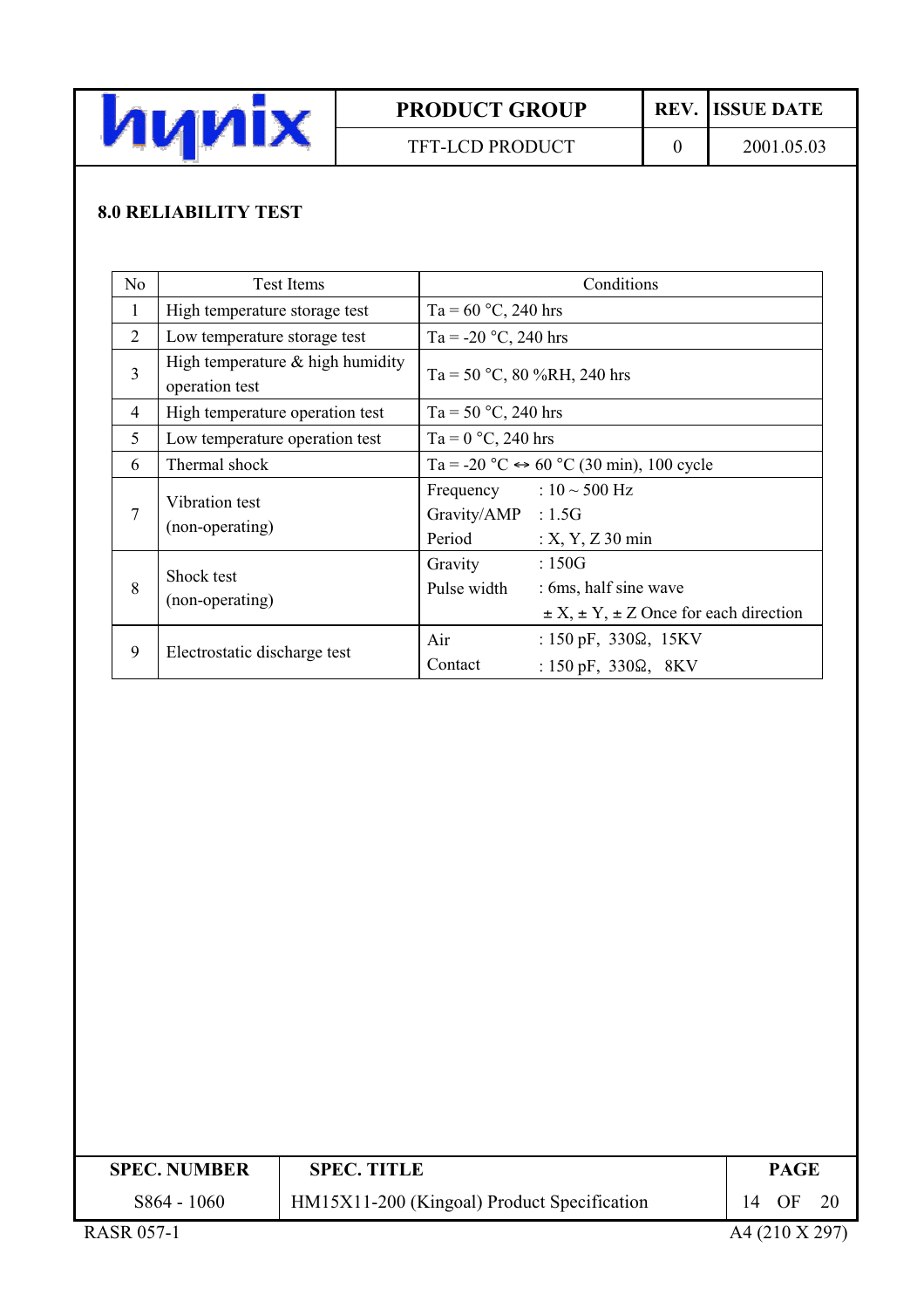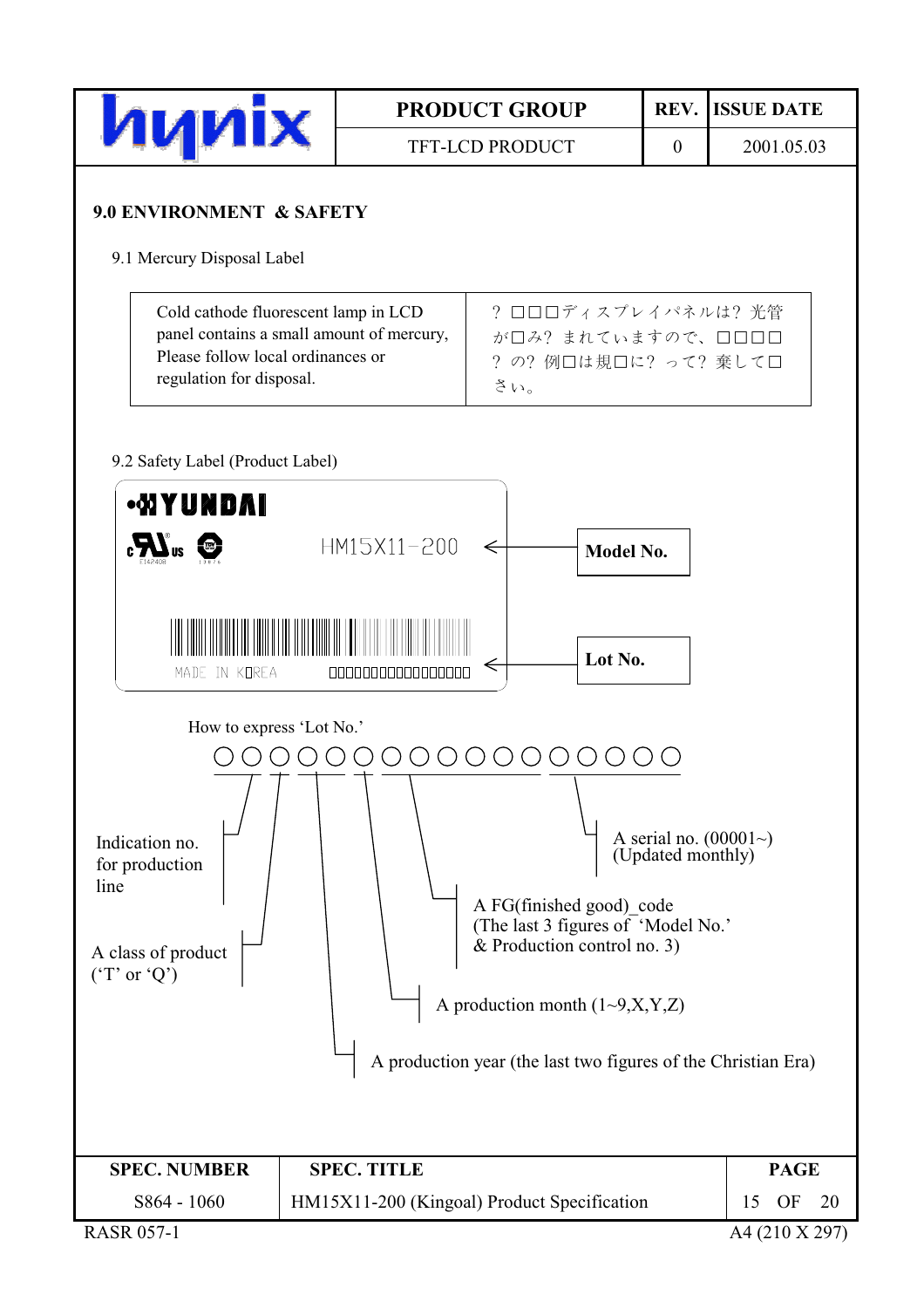

 $\overline{0}$ 

# **TFT-LCD PRODUCT**

### 10.0 HANDLING & CAUTIONS

- 10.1 Cautions when taking out the module
	- Pick the pouch only, when taking out module from a shipping package.
- 10.2 Cautions for handling the module
	- As the electrostatic discharges may break the LCD module, handle the LCD module with care. Peel a protection sheet off from the LCD panel surface as slowly as possible.
	- As the LCD panel and backlight element are made from fragile glass material, impulse and pressure to the LCD module should be avoided.
	- As the surface of the polarizer is very soft and easily scratched, use a soft dry cloth without chemicals for cleaning.
	- Do not pull the interface connector in or out while the LCD module is operating.
	- Put the module display side down on a flat horizontal plane.
	- Handle connectors and cables with care.
- 10.3 Cautions for the operation
	- When the module is operating, do not lose synchronous signals. If these signals were lost, the LCD panel would be damaged.
	- Obey the supply voltage sequence. If wrong sequence were applied, the module would be damaged.
- 10.4 Cautions for the atmosphere
	- Dewdrop atmosphere should be avoided.
	- Do not store and/or operate the LCD module in a high temperature and/or humidity atmosphere. Storage in an electro-conductive polymer-packing pouch and under relatively low temperature atmosphere is recommended.
- 10.5 Cautions for the module characteristics
	- Do not apply fixed pattern data signal to the LCD module at product aging.
	- Applying fixed pattern for a long time may cause image sticking.
- 10.6 Other cautions
	- $\bullet$  Do not disassemble and/or re-assemble LCD module
	- Do not re-adjust variable resistor or switch etc.
	- When returning the module for repair or etc, please pack the module not to be broken. We recommend using the original shipping packages.

| <b>SPEC. NUMBER</b>       | <b>SPEC. TITLE</b>                          | <b>PAGE</b> |  |  |
|---------------------------|---------------------------------------------|-------------|--|--|
| $S864 - 1060$             | HM15X11-200 (Kingoal) Product Specification | 16 OF       |  |  |
| . <i>. .</i><br>--- --- - |                                             |             |  |  |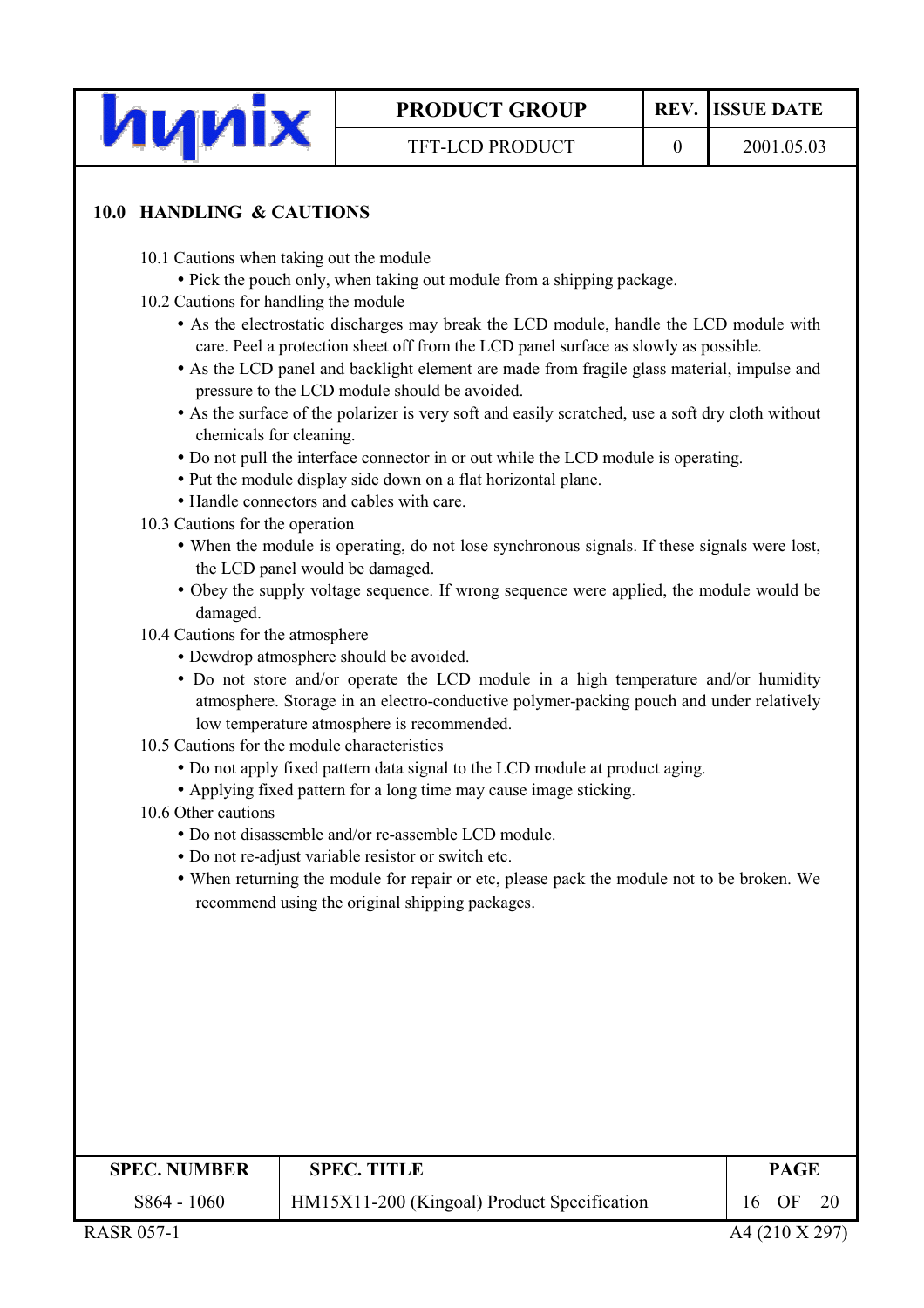

A4 (210 X 297)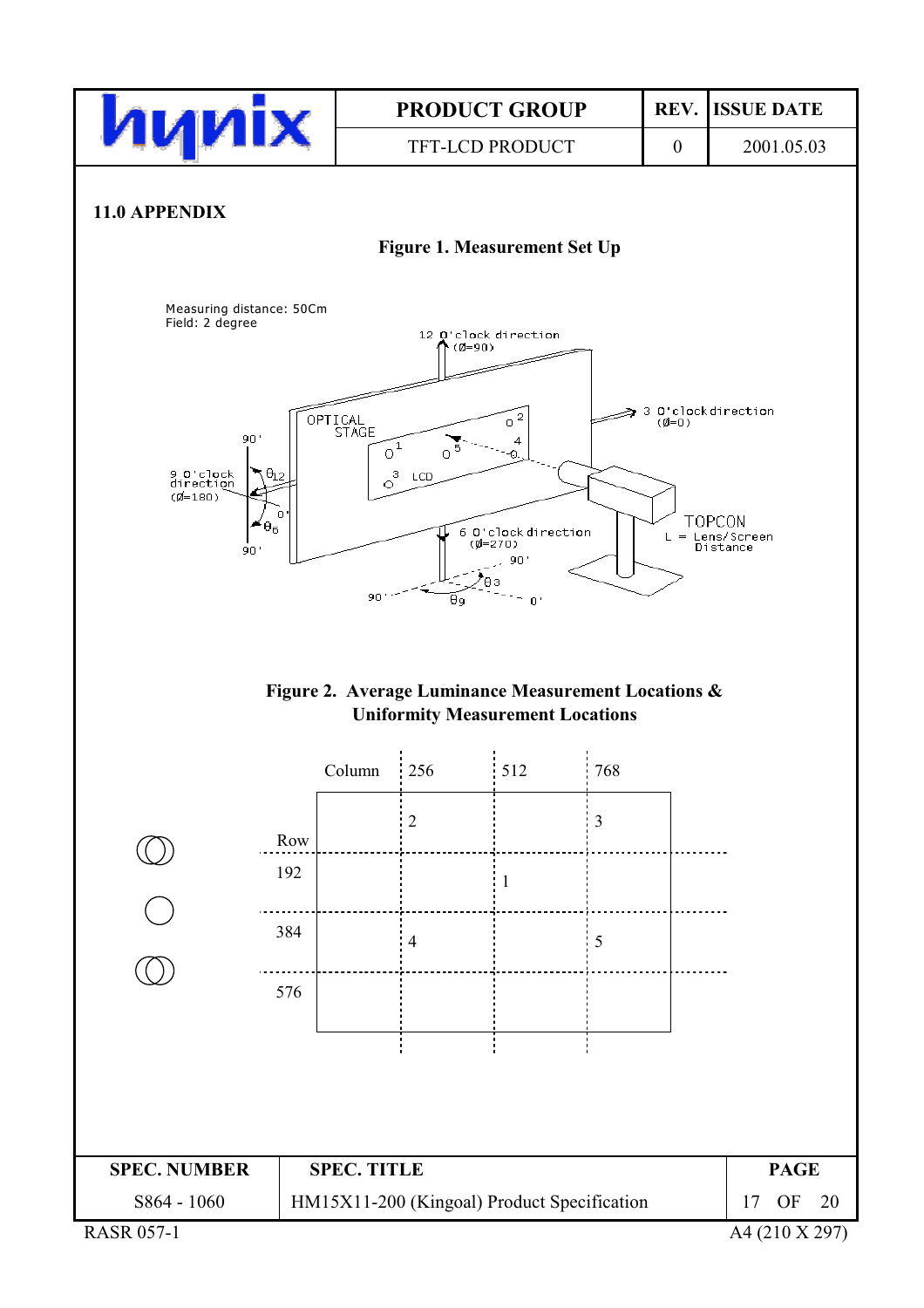

**TFT-LCD PRODUCT** 

**REV. ISSUE DATE** 

 $\overline{0}$ 

2001.05.03



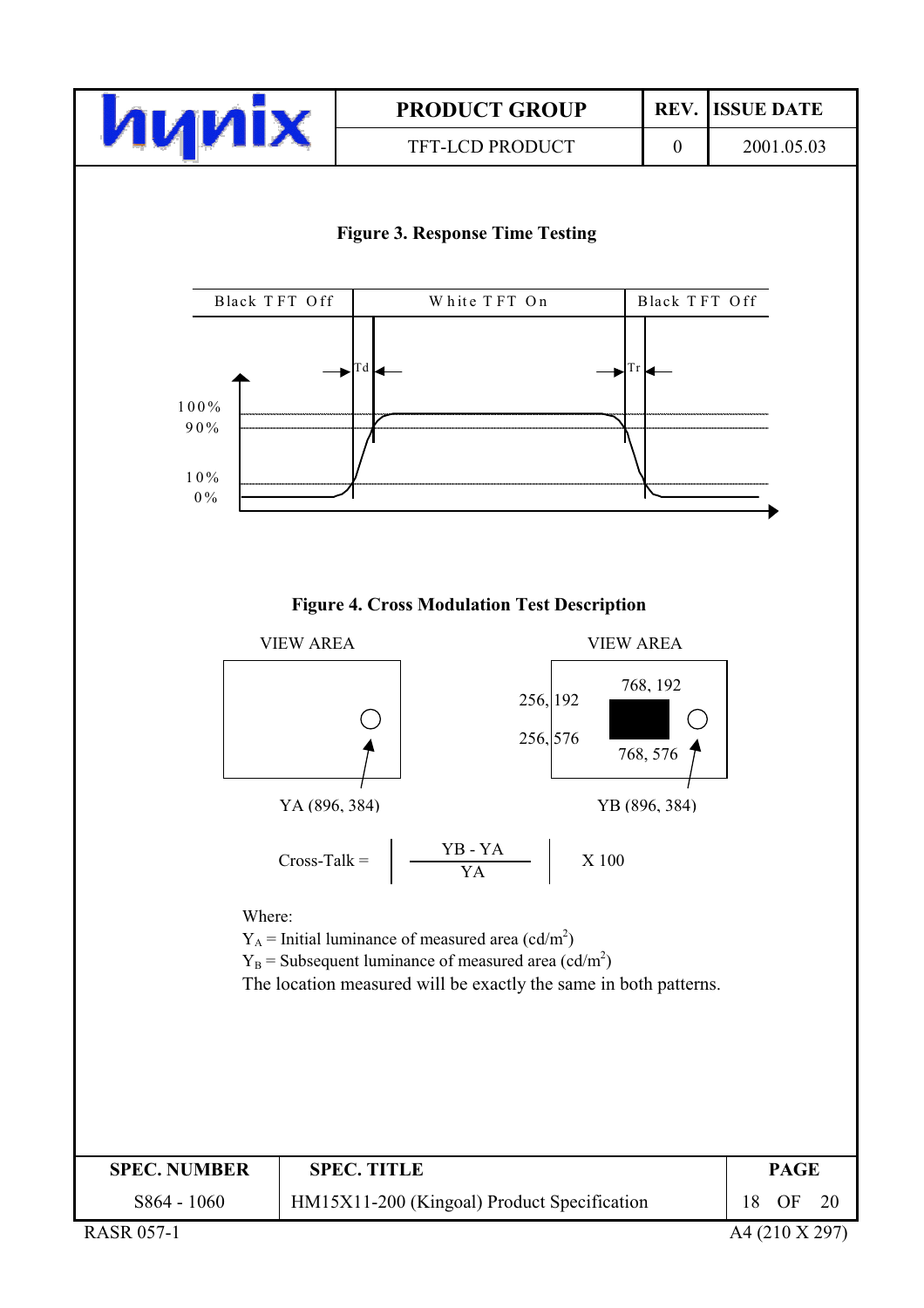